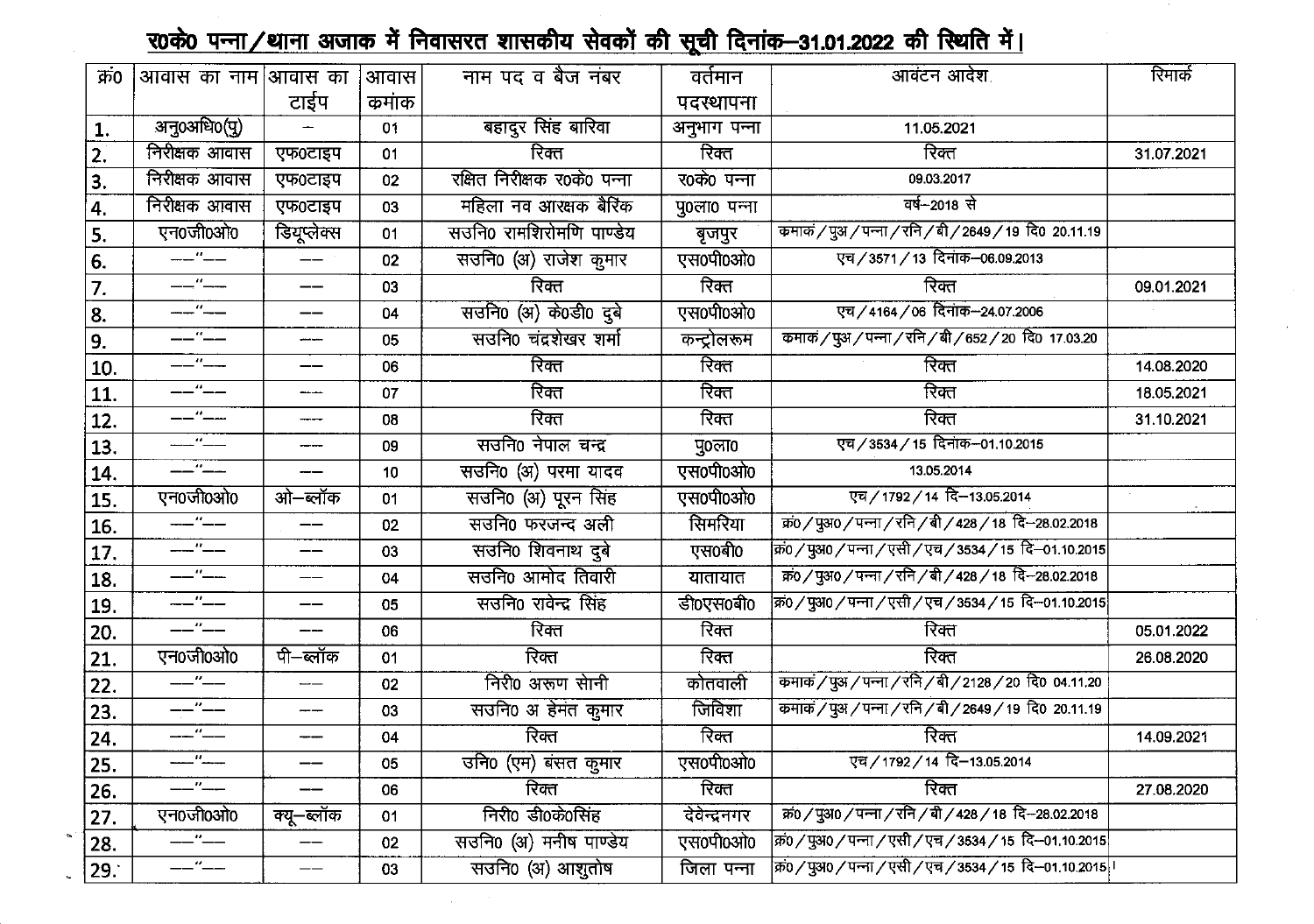|     | ——"——                                                                                                                                                                                                                                                                                                                                                                                                                                                                           | $\qquad \qquad \overbrace{\qquad \qquad }^{}$ | 04              | उनि0 (रे) प्रमोद कुमार         | रेडियो        | क्र0 / पुअ0 / पन्ना / एसी / एच / 3534 / 15 दि–01.10.2015                                                                                                  |                                          |
|-----|---------------------------------------------------------------------------------------------------------------------------------------------------------------------------------------------------------------------------------------------------------------------------------------------------------------------------------------------------------------------------------------------------------------------------------------------------------------------------------|-----------------------------------------------|-----------------|--------------------------------|---------------|-----------------------------------------------------------------------------------------------------------------------------------------------------------|------------------------------------------|
| 30. |                                                                                                                                                                                                                                                                                                                                                                                                                                                                                 |                                               |                 |                                |               |                                                                                                                                                           |                                          |
| 31. | ——"——                                                                                                                                                                                                                                                                                                                                                                                                                                                                           |                                               | 05              | सउनि0 (अ) गुडडू राजा           | एस0बी0        | क्र0 / पुअ0 / पन्ना / एसी / एच / 3534 / 15 दि–01.10.2015                                                                                                  |                                          |
| 32. | $- --$                                                                                                                                                                                                                                                                                                                                                                                                                                                                          |                                               | 06              | रिक्त                          | रिक्त         | रिक्त                                                                                                                                                     | 26.02.2021                               |
| 33. | एन0जी0ओ0                                                                                                                                                                                                                                                                                                                                                                                                                                                                        | आर–ब्लॉक                                      | 01              | एन0जी0ओ0 मेस                   | -             | 02.06.2018 से संचालित                                                                                                                                     |                                          |
| 34. | $\overline{\phantom{a}}$                                                                                                                                                                                                                                                                                                                                                                                                                                                        |                                               | 02              | रिक्त                          | रिक्त         | रिक्त                                                                                                                                                     | 13.03.2020                               |
| 35. | $- -$                                                                                                                                                                                                                                                                                                                                                                                                                                                                           | $-$                                           | 03              | सउनि० के0पी0रजक                | सुनवानी       | क्र0 / पुअ0 / पन्ना / एसी / एच / 3534 / 15 दि–01.10.2015                                                                                                  |                                          |
| 36. | --"--                                                                                                                                                                                                                                                                                                                                                                                                                                                                           | ——                                            | 04              | कार्य0 उनि0 मदन गोपाल अवस्थी   | पु0ला0        | कमाकं / पुअ / पन्ना / रनि / बी / 652 / 20) दि0 17.03.20                                                                                                   |                                          |
| 37. | ——"——                                                                                                                                                                                                                                                                                                                                                                                                                                                                           |                                               | 05              | रिक्त                          | रिक्त         | रिक्त                                                                                                                                                     | 02.07.2021                               |
| 38. | $---$ " ——                                                                                                                                                                                                                                                                                                                                                                                                                                                                      |                                               | 06              | सउनि0(अ) अजयपाल यादव           | एस0पी0ओ0      | क्रि0 / पुअ0 / पन्ना / एसी / एच / 3534 / 15  दि–01.10.2015                                                                                                |                                          |
| 39. | आर $/$ प्र $\alpha$ आर $\alpha$                                                                                                                                                                                                                                                                                                                                                                                                                                                 | आई–टाईप                                       | 01              | प्र0आर0 148 मुन्नालाल          | पु0ला0        | जी/4013/11, दिनांक-12.07.2011                                                                                                                             |                                          |
| 40. | <u> Time de la p</u>                                                                                                                                                                                                                                                                                                                                                                                                                                                            |                                               | 02              | प्रआर0 414 हेतराम शुक्ला       | पु $o$ ला $o$ | एच/1990/08, दिनांक-22.05.2008                                                                                                                             |                                          |
| 41. | ----- <sup>11</sup> -----                                                                                                                                                                                                                                                                                                                                                                                                                                                       | ——                                            | 03              | आर0 346 महेन्द्र सिंह          | कोतवाली       | क / पुअ / पन्ना / रनि / बी / 1189 / 20, दिनांक–01.07.20                                                                                                   |                                          |
| 42. | $\overline{\phantom{a}}$ $\overline{\phantom{a}}$ $\overline{\phantom{a}}$ $\overline{\phantom{a}}$ $\overline{\phantom{a}}$ $\overline{\phantom{a}}$ $\overline{\phantom{a}}$ $\overline{\phantom{a}}$ $\overline{\phantom{a}}$ $\overline{\phantom{a}}$ $\overline{\phantom{a}}$ $\overline{\phantom{a}}$ $\overline{\phantom{a}}$ $\overline{\phantom{a}}$ $\overline{\phantom{a}}$ $\overline{\phantom{a}}$ $\overline{\phantom{a}}$ $\overline{\phantom{a}}$ $\overline{\$ |                                               | 04              | कार्य0 प्र0आर0 135 जगन्नाथ     | पु0ला0        | एच/4546/10, दिनांक-19.08.2010                                                                                                                             | दिनांक-07.10.2021 से<br>04 माह की परमीशन |
| 43. | --"--                                                                                                                                                                                                                                                                                                                                                                                                                                                                           |                                               | 05              | कार्य0 प्र0आर0 427 रामभिकारी   | कोतवाली       | क / पुअ / पन्ना / रनि / एच / 3073 / 17, दि0–08.08.2017                                                                                                    |                                          |
| 44. | —— <i>"</i> ——                                                                                                                                                                                                                                                                                                                                                                                                                                                                  |                                               | 06              | आर0 चा0 09 अंशोक सेन           | पु $0$ ला $0$ | $\frac{1}{4}$ $\sqrt{4}$ $\sqrt{4}$ $\sqrt{4}$ / $\sqrt{4}$ / 400 / 18, 20–24.02.2018                                                                     |                                          |
| 45. | ——"——                                                                                                                                                                                                                                                                                                                                                                                                                                                                           | ——                                            | 07              | म0आर0 340 कीर्ति सिंह          | पु0ला0        | $\frac{1}{4}$ क / पुअ / पन्ना / रनि / बी / 1444 / 17,  दि0–08.05.2017                                                                                     |                                          |
| 46. | ——"——                                                                                                                                                                                                                                                                                                                                                                                                                                                                           |                                               | 08              | प्र0आर0 122 हाकिम सिंह         | पु0ला0        | $\overline{\Phi}/\overline{\mathrm{GM}}/\overline{\mathrm{V}}$ ना $/\overline{\mathrm{V}}$ पि $/\overline{\mathrm{V}}$ च $/$ 3073 $/$ 17,  दि0–08.08.2017 |                                          |
| 47. | $\overline{---}$ " $\overline{---}$                                                                                                                                                                                                                                                                                                                                                                                                                                             | ——                                            | 09              | आर0 420 नारायण दास             | पु0ला0        | क / पुअ / पन्ना / रनि / बी / 2750 / 17, दि0–11.11.2017                                                                                                    |                                          |
| 48. | $--''--$                                                                                                                                                                                                                                                                                                                                                                                                                                                                        | ——                                            | 10              | प्र0आर0 63 सुनील पाण्डेय       | यातायात       | एच / 2938 / 09, दिनांक-16.07.2009                                                                                                                         |                                          |
| 49. | ----- <sup>11</sup> -----                                                                                                                                                                                                                                                                                                                                                                                                                                                       | ——                                            | 11              | कार्य0 प्र0आर0 185 रविनन्दन    | सलेहा         | एच/636/05, दिनांक- 2005                                                                                                                                   |                                          |
| 50. | $-- - -$                                                                                                                                                                                                                                                                                                                                                                                                                                                                        | ——                                            | 12              | आर0चा ९७ प्रशांत वर्मा         | पु0ला0        | क / पुअ / पन्ना / रनि / बी / 454 / 20, दि0–22.02.20                                                                                                       |                                          |
| 51. | $ -$                                                                                                                                                                                                                                                                                                                                                                                                                                                                            | ——                                            | 13              | नव आर0 136 प्रभांशू मिश्रा     | पु0ला0        | क / पुअ / पन्ना / रनि / बी / 1277 / 21,  दि0–17.06.21                                                                                                     |                                          |
| 52. | $--$ " $--$                                                                                                                                                                                                                                                                                                                                                                                                                                                                     | ---                                           | 14              | कार्य0 प्र0आर0 488 राकेश कुमार | कोतवाली       | क / पुअ / पन्ना / रनि / एच / 3073 / 17,  दि0–08.08.2017                                                                                                   |                                          |
| 53. | $\overline{---}$ " $\overline{---}$                                                                                                                                                                                                                                                                                                                                                                                                                                             | ——                                            | 15              | आर0 497 सुरेन्द्र दहायत        | वाहन शाखा     | $\overline{\Phi}/\overline{\mathrm{G}}$ अ $\overline{/}$ पन्ना $\overline{/}$ रनि $\overline{/}$ बी $\overline{/}$ 400 $\overline{/}$ 18, दि0–24.02.2018  |                                          |
| 54. | $---$ " $---$                                                                                                                                                                                                                                                                                                                                                                                                                                                                   |                                               | 16              | रिक्त                          | रिक्त         | रिक्त                                                                                                                                                     | 08.10.2021                               |
| 55. | $\overline{\phantom{a}}$                                                                                                                                                                                                                                                                                                                                                                                                                                                        |                                               | 17 <sub>2</sub> | आर0 129 भूपेन्द्र त्रिपाठी     | सलेहा         | क/पुअ/पन्ना/रनि/एच/3073/17, दि0–08.08.2017                                                                                                                |                                          |
| 56. | --"--                                                                                                                                                                                                                                                                                                                                                                                                                                                                           |                                               | 18              | आर0 117 मनोज कुमार             | सलेहा         | क / पुअ / पन्ना / रनि / एच / 3073 / 17,  दि0–08.08.2017                                                                                                   |                                          |
| 57. | ——"——                                                                                                                                                                                                                                                                                                                                                                                                                                                                           | للمنعب                                        | 19              | प्र0आर0 173 अशोक कुमार         | अजयगढ         | $\overline{\Phi}/\overline{\mathrm{G}}$ अ / पन्ना / रनि / एच / 3073 / 17, दि0–08.08.2017                                                                  |                                          |
| 58. | ——"——                                                                                                                                                                                                                                                                                                                                                                                                                                                                           |                                               | 20              | आर0 456 अजीत सिंह              | पु0ला0        | $\phi$ / पुअ / पन्ना / रनि / एच / 3073 / 17,  दि0–08.08.2017                                                                                              |                                          |
| 59. | ——"——                                                                                                                                                                                                                                                                                                                                                                                                                                                                           |                                               | 21              | म0प्र0आर0 419 तेजवती सिंह      | देवेन्द्रनगर  | एच/87/98, दि0-06.01.1998                                                                                                                                  |                                          |
| 60. | سيسا است                                                                                                                                                                                                                                                                                                                                                                                                                                                                        |                                               | 22              | आर0 20 रमाकांत धुर्वे          | पवई           | क / पुअ / पन्ना / रनि / बी / 1444 / 17, दि0–08.05.2017                                                                                                    |                                          |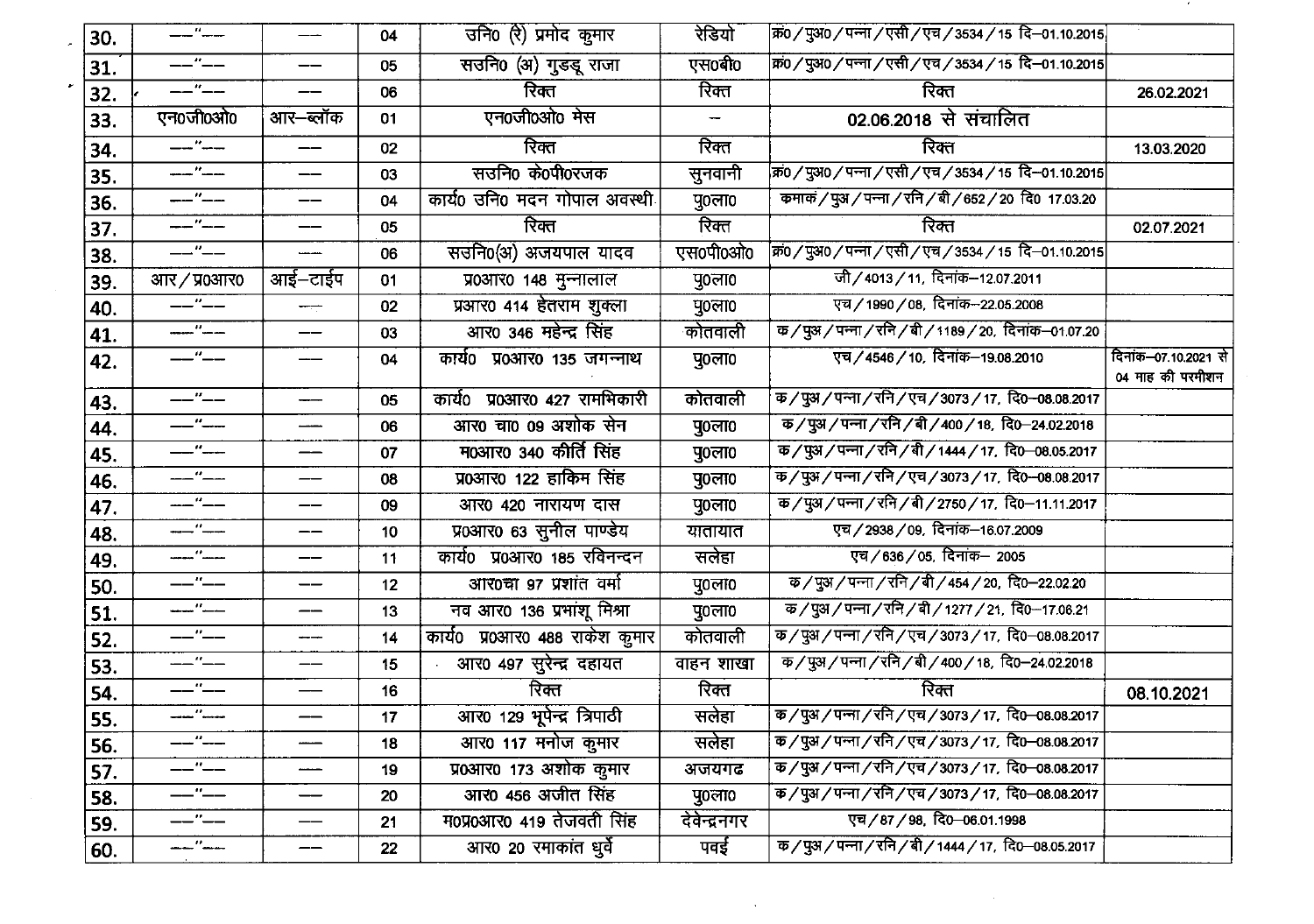| 61. | $--$ " $--$                            | ——                                           | 23              | आर0 570 राजेश बरखाने                                       | पु $0$ ला $0$ | क / पुअ / पन्ना / रनि / बी / 468 / 20, दि0–25.02.20                                                                                                                                                                                                                                                                 |            |
|-----|----------------------------------------|----------------------------------------------|-----------------|------------------------------------------------------------|---------------|---------------------------------------------------------------------------------------------------------------------------------------------------------------------------------------------------------------------------------------------------------------------------------------------------------------------|------------|
| 62. | ——"——                                  | ——                                           | 24              | आर0 116 इंद्रपाल                                           | धरमपुर        | क / पुअ / पन्ना / रनि / एच / 3073 / 17,  दि0–08.08.2017                                                                                                                                                                                                                                                             |            |
| 63. | <br> -<br> -                           | ——                                           | 25              | कार्य सउनि0 85 कुंज विहारी                                 | शाहनगर        | क / पुअ / पन्ना / रनि / एच / 3073 / 17,  दि0–08.08.2017                                                                                                                                                                                                                                                             |            |
| 64. | ——"——                                  |                                              | 26              | आर0 श्रीकांत चन्दपुरिया                                    | एस0पी0ओ0      | क / पुअ / पन्ना / रनि / एच / 3073 / 17,  दि0--08.08.2017                                                                                                                                                                                                                                                            |            |
| 65. | <br> -<br> -                           |                                              | 27              | प्र0आर0 566 सुभाष द्विवेदी                                 | पु0ला0        | क / पुअ / पन्ना / रनि / एच / 3073 / 17,  दि0–08.08.2017                                                                                                                                                                                                                                                             |            |
| 66. | $  -$                                  |                                              | 28              | आर0 33 सुखेन्द्र सिंह                                      | पवई           | एच/3088/05, दिनांक-08.06.2005                                                                                                                                                                                                                                                                                       |            |
| 67. | $-$ " $-$                              | ——                                           | 29              | प्र0आर0 86 प्रमोद यादव                                     | पु0ला0        | एच/1593/08, दिनांक-11.04.2008                                                                                                                                                                                                                                                                                       |            |
| 68. | __"__                                  |                                              | 30              | आर0 208 श्याम सुंदर वर्मा                                  | पु०ला०        | $\overline{\Phi}/\overline{\mathrm{g}}\mathrm{H}/\overline{\mathrm{u}}$ ना / रनि / बी / 452 / 20,  दि0–22.02.20                                                                                                                                                                                                     |            |
| 69. | $  ^{\prime\prime}$ $ -$               |                                              | 31              | म0आर0 207 चॉदनी जैन                                        | रैपुरा        | क / पुअ / पन्ना / रनि / एच / 3073 / 17,  दि0–08.08.2017                                                                                                                                                                                                                                                             |            |
| 70. | ——"——                                  |                                              | 32              | कार्य0 सउनि 53 अर्जुन सिंह                                 | धरमपुर        | क / पुअ / पन्ना / रनि / एच / 3073 / 17,  दि0–08.08.2017                                                                                                                                                                                                                                                             |            |
| 71. | ——"——                                  | $\qquad \qquad \qquad -\qquad \qquad$        | 33              | प्र0आर0 रविनंदन सिंह                                       | डीएस0बी0      | दिनांक-20.06.1999                                                                                                                                                                                                                                                                                                   |            |
| 72. | --"--                                  | ——                                           | 34              | अमित प्रकाश<br>आर0                                         | डी एस बी      | क / पुअ / पन्ना / रनि / बी / 461 / 20,  दि0–24.02.20                                                                                                                                                                                                                                                                |            |
| 73. | $-$ "--                                |                                              | 35              | रिक्त                                                      | रिक्त         | रिक्त                                                                                                                                                                                                                                                                                                               | 26.10.2021 |
| 74. | ——"——<br>——"——                         | $-\!-\!$                                     | 36              | आर0 171 वीरेन्द्र कुमार                                    | कोतवाली       | क / पुअ / पन्ना / रनि / एच / 3073 / 17,  दि0–08.08.2017                                                                                                                                                                                                                                                             |            |
| 75. | $\overline{\phantom{a}}$ $\phantom{a}$ |                                              | 37              | आर0 74 विनोद कुमार                                         |               | वौकी पहाडीखेरा क/पुअ/पन्ना/रनि/बी/2750/17, दि0–11.11.2017                                                                                                                                                                                                                                                           |            |
| 76. | $--$ " $--$                            |                                              | 38              | रिक्त                                                      | रिक्त         | रिक्त                                                                                                                                                                                                                                                                                                               | 28.12.2021 |
| 77. |                                        |                                              | 39              | रिक्त                                                      | रिक्त         | रिक्त                                                                                                                                                                                                                                                                                                               | 13.07.2021 |
| 78. | ——"——                                  |                                              | 40              | रिक्त                                                      | रिक्त         | रिक्त                                                                                                                                                                                                                                                                                                               | 13.12.2021 |
| 79. | $-$ " $-$                              |                                              | 41              | रिक्त                                                      | रिक्त         | रिक्त                                                                                                                                                                                                                                                                                                               | 18.08.2021 |
| 80. | प्र0आर / आर0                           | एच—टाईप                                      | 01              | सउनि० कस्तूरी बाई                                          | कोतवाली       | 6/1997                                                                                                                                                                                                                                                                                                              |            |
|     |                                        |                                              |                 |                                                            |               |                                                                                                                                                                                                                                                                                                                     |            |
| 81. |                                        | ——                                           | 02              | कार्य0 सउनि० 169 शिवेन्द्र सिंह                            | सलेहा         | क / पुअ / पन्ना / रनि / बी / 1444 / 17,  दि0–08.05.2017                                                                                                                                                                                                                                                             |            |
| 82. | $-- - -$                               | ——                                           | 03              | कार्य0 सउनि0 554 रज्जन सिंह                                | पु0ला0        | 6/1997                                                                                                                                                                                                                                                                                                              |            |
| 83. | —— <i>"</i> ——                         | $\hspace{1.0cm} \overbrace{\hspace{1.0cm} }$ | 04              | म0प्रआर0 288 नाज बेगम                                      | पु0ला0        | 14.07.1999                                                                                                                                                                                                                                                                                                          |            |
| 84. | ——"——                                  | $-\!$ $\!-$                                  | 05              | सउनि० विश्राम प्रसाद                                       | पु0ला         | 06/1997                                                                                                                                                                                                                                                                                                             |            |
| 85. | $ -$                                   | ---                                          | 06              | आर0चा0 375 दिनेश कन्नौज                                    | वाहन शाखा     | क / पुअ / पन्ना / रनि / बी / 400 / 18,  दि0–24.02.2018                                                                                                                                                                                                                                                              |            |
| 86. | $-- -$                                 | $- -$                                        | 07              | प्र0आर0 125 गोमती प्रसाद                                   | पु०ला०        | 06/1997                                                                                                                                                                                                                                                                                                             |            |
| 87. | $-$ " $-$                              |                                              | 08              | कार्य0 उनि0 रज्जन प्रसाद                                   | डी0एस0बी      | 06/1997                                                                                                                                                                                                                                                                                                             |            |
| 88. | ."---                                  |                                              | 09              | आर0 395 शिवकुमार मीणा                                      | कोतवाली       | $\frac{1}{2}$ $\sqrt{3}$ $\sqrt{4}$ $\sqrt{4}$ $\sqrt{4}$ $\sqrt{4}$ $\sqrt{8}$ $\sqrt{2}$ $\sqrt{2}$ $\sqrt{2}$ $\sqrt{2}$ $\sqrt{2}$ $\sqrt{2}$ $\sqrt{2}$ $\sqrt{2}$ $\sqrt{2}$ $\sqrt{2}$ $\sqrt{2}$ $\sqrt{2}$ $\sqrt{2}$ $\sqrt{2}$ $\sqrt{2}$ $\sqrt{2}$ $\sqrt{2}$ $\sqrt{2}$ $\sqrt{2}$ $\sqrt{2}$ $\sqrt$ |            |
| 89. | $-$ " $-$                              |                                              | 10 <sub>1</sub> | सउनि0 तपन कुमार व्यापारी                                   | म0प्रकोष्ट    | 411/23.06.2003                                                                                                                                                                                                                                                                                                      |            |
| 90. | -----"-----                            |                                              | 11              | आर0 261 रामसेवक कोंदर                                      | पु0ला0        | क0 / पुअ / पन्ना / रनि / बी / 1099 / 20,  दिनांक–16.06.20                                                                                                                                                                                                                                                           |            |
| 91. | ——"——<br>——"——                         |                                              | 12              | कार्य0 प्र0आर0 355 प्रभूदयाल सेन<br>प्र0आर0 531 अशोक कुमार | अजाक          | एच / 3567 / 13, दिनांक-08.09.2013                                                                                                                                                                                                                                                                                   |            |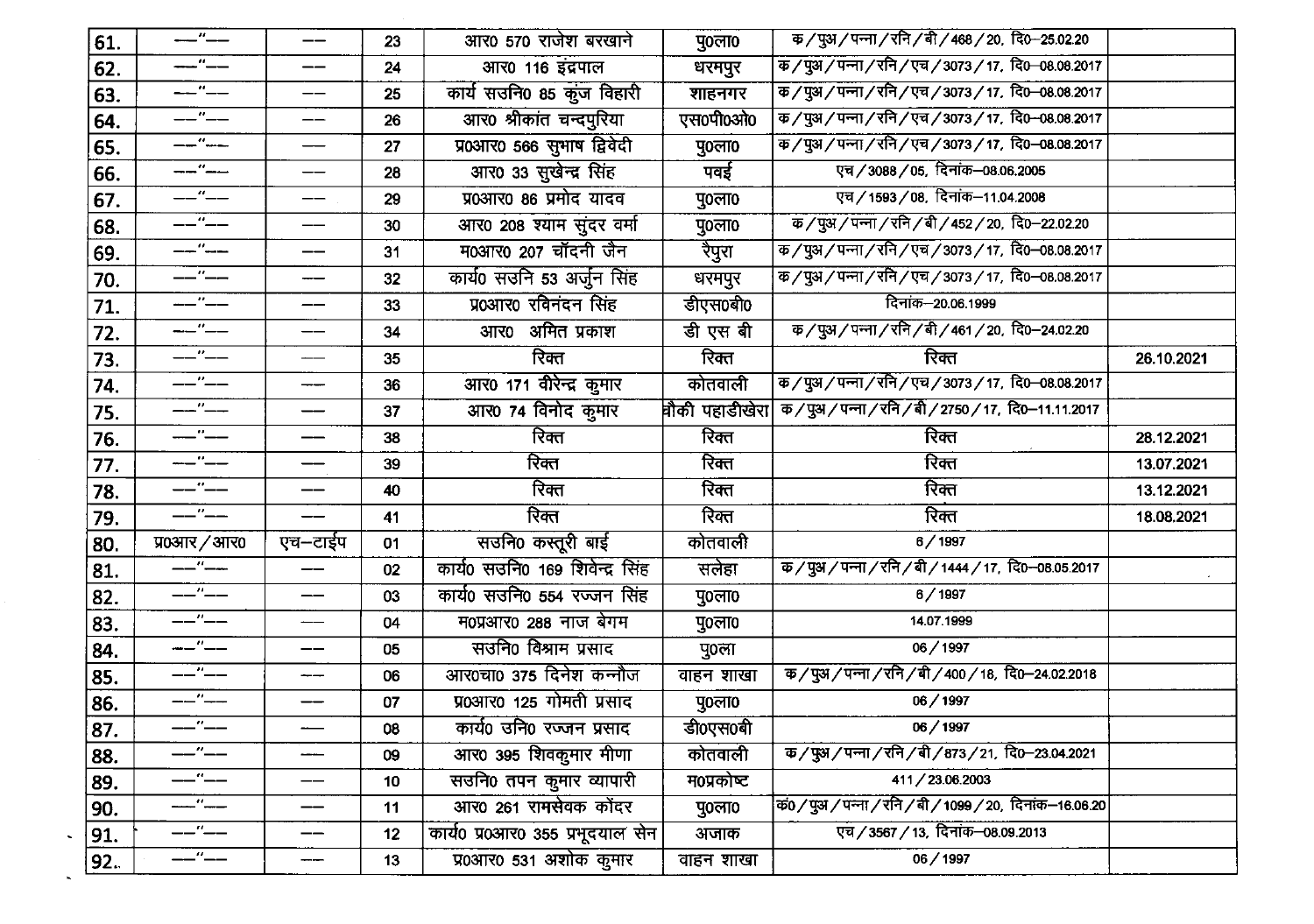| 93.  | $ -$                          | ——                       | 14 | आर0चा0 225 राहुल सिंह              | वाहन शाखा     | $\frac{1}{2}$ क / पुअ / पन्ना / रनि / बी / 467 / 20,  दि0–25.02.20                                                                                        |                                            |
|------|-------------------------------|--------------------------|----|------------------------------------|---------------|-----------------------------------------------------------------------------------------------------------------------------------------------------------|--------------------------------------------|
| 94.  | —"—                           |                          | 15 | आर0 121 दिलीप मिश्रा               | पु०ला०        | $\frac{1}{10}$ / पुअ / पन्ना / रनि / बी / 466 / 20, दि0-25.02.20                                                                                          |                                            |
| 95.  | $-$ " $-$                     | ——                       | 16 | रिक्त                              | रिक्त         | रिक्त                                                                                                                                                     | 08.11.2021                                 |
| 96.  |                               | ——                       | 17 | रिक्त                              | रिक्त         | रिक्त                                                                                                                                                     | 28.12.2021                                 |
| 97.  | $--''--$                      | --                       | 18 | आर0चा0 68 संतलाल                   | वाहन शाखा     | $\frac{1}{2}$ क / पुअ / पन्ना / रनि / बी / 455 / 20,  दि0–22.02.20                                                                                        |                                            |
| 98.  | ——"——                         | ——                       | 19 | <b>म0आर0 785 निधि जोशी</b>         | पु0ला0        | क / पुअ / पन्ना / रनि / बी / 490 / 20,  दि0–26.02.20                                                                                                      |                                            |
| 99.  | ——"——                         | ——                       | 20 | आर0 640 नीरज यादव                  | पु0ला0        | $\overline{\Phi}/\overline{\mathrm{g}}$ अ $\overline{/}$ पन्ना $\overline{/}$ रनि $\overline{/}$ बी $\overline{/}$ 872 $\overline{/}$ 21,  दि0–23.04.2021 |                                            |
| 100. |                               |                          | 21 | कार्य0म0प्रआर0 377 मीना अहिरवार    | म0डेस्क       | 287 / 07, दिनांक-13.07.2007                                                                                                                               |                                            |
| 101. | $ -$                          | ——                       | 22 | कार्य0प्र0आर0 551 सुरेन्द्र तिवारी | पवई           | एच/3076/2008, दिनांक-20.08.2008                                                                                                                           |                                            |
| 102. |                               | ——                       | 23 | आर0 527 अखलेश पटेल                 | कोतवाली       | क/पुअ/पन्ना/रनि/बी/1157/20, दिनांक--27.06.20                                                                                                              |                                            |
| 103. | —— <i>"</i> ——                | ——                       | 24 | आर0 201 शिवम द्विवेदी              | पु $o$ ला $o$ | क / पुअ / पन्ना / रनि / बी / 1396 / 20,  दि0–27.07.20                                                                                                     |                                            |
| 104. | $-$ " $-$                     | ——                       | 25 | आर0 241 राहुल पाण्डेय              | अजयगढ         | क / पुअ / पन्ना / रनि / बी / 469 / 20,  दि0–25.02.20                                                                                                      |                                            |
| 105. | ——"——                         | ——                       | 26 | प्र0आर0 467 नत्थू सिंह             | पु०ला०        | क / पुअ / पन्ना / रनि / बी / 459 / 20,  दि0–24.02.20                                                                                                      |                                            |
| 106. | $-$ " $-$                     | ——                       | 27 | आर0 262 राममगत पाण्डेय             | वाहन शाखा     | 154/01, दिनांक-17.04.2001                                                                                                                                 |                                            |
| 107. | —— <i>"</i> ——                | ——                       | 28 | आ0चा0 50 मणिराज बागरी              | वाहन शाखा     | क / पुअ / पन्ना / रनि / बी / 458 / 20,  दि0–24.02.20                                                                                                      |                                            |
| 108. | $-$ " $-$                     | ——                       | 29 | कार्य0सउनि0 143 अयोध्या प्रसाद     | पु0ला0        | 375 / 99, दिनांक-22.07.1999                                                                                                                               | दिनांक–31.08.21 से                         |
|      |                               |                          |    |                                    |               |                                                                                                                                                           | 04 माह की परमीशन                           |
| 109. | ——"——                         | $- -$                    | 30 | सउनि0 शिशिर मण्डल                  | सिमरिया       | क / पुअ / पन्ना / रनि / बी / 1315 / 17, दिनांक–27.04.17                                                                                                   |                                            |
| 110. | ——"——                         | -----                    | 31 | कार्य0प्र0आर0 494 मुबीन अहमद       | पु०ला०        | एच/3114/2008, दिनांक-23.08.2008                                                                                                                           |                                            |
| 111. | ——"——                         | ----                     | 32 | कार्य0 सउनि ⁄ प्रआर 511 लालमणि     | छतरपुर        | 377 / 06, दिनांक-24.07.2006                                                                                                                               | पैनल रैण्ट कटोत्रा की<br>कार्यवाही की गयी। |
| 112. | ——"——                         | ——                       | 33 | सउनि0 तुलसीदास नागर                | अमानगंज       | क / पुअ / पन्ना / रनि / बी / 2749 / 17, दि0–11.11.2017                                                                                                    |                                            |
| 113. | $-$ " $-$                     | ——                       | 34 | आर0 214 सुनील मिश्रा               | वाहन शाखा     | एच/2623/10, दिनांक-15.06.2010                                                                                                                             |                                            |
| 114. | --"---<br>-- <sup>"</sup> --- | ——                       | 35 | आर0 45 प्रमोद कुमार                | पु०ला०        | एच/3534/15, दिनांक-01.10.2015                                                                                                                             |                                            |
| 115. | —"——                          | ---                      | 36 | रिक्त                              | रिक्त         | रिक्त                                                                                                                                                     | 02.11.2021                                 |
| 116. | $--$ " $--$                   | ——                       | 37 | आर0 620 मनोज प्रजापति              | कोतवाली       | क / पुअ / पन्ना / रनि / बी / 488 / 20, दि0–26.02.20                                                                                                       |                                            |
| 117. | ——"——                         | $\qquad \qquad \qquad -$ | 38 | कार्य0 सउनि0 502 श्रीलाल           | एस०पी०ओ०      | 06/1997                                                                                                                                                   |                                            |
| 118. |                               | ——                       | 39 | रिक्त                              | रिक्त         | रिक्त                                                                                                                                                     | 02.12.2021                                 |
| 119. | —"——                          | ——                       | 40 | कार्य0 प्र0आर0 588 मनीश कुमार      | अजयगढ         | क / पुअ / पन्ना / रनि / एच / 3073 / 17,  दि0–08.08.2017                                                                                                   |                                            |
| 120. | -"--                          |                          | 41 | कार्य0 सउनि0/प्र0आर0               | छतरपुर        | क / पुअ / पन्ना / रनि / बी / 2748 / 17,  दि0–11.11.2017                                                                                                   | पैनल रैण्ट कटोत्रा की                      |
|      |                               |                          |    | 215 रामसुफल                        |               |                                                                                                                                                           | कार्यवाही की गयी।                          |
| 121. | —"—                           | ——                       | 42 | आर0 305 प्रसंग                     | पु0ला0        | 29.01.2003                                                                                                                                                |                                            |
| 122. | प्र0आर0 / आर0                 | ए–ब्लॉक                  | 01 | कार्य0 प्र0आर0 193 कमलेश शर्मा     | कोतवाली       | कं0 / पुअ0 / पन्ना / रनि / एच / 1793 / 14 दि–13.05.2014                                                                                                   |                                            |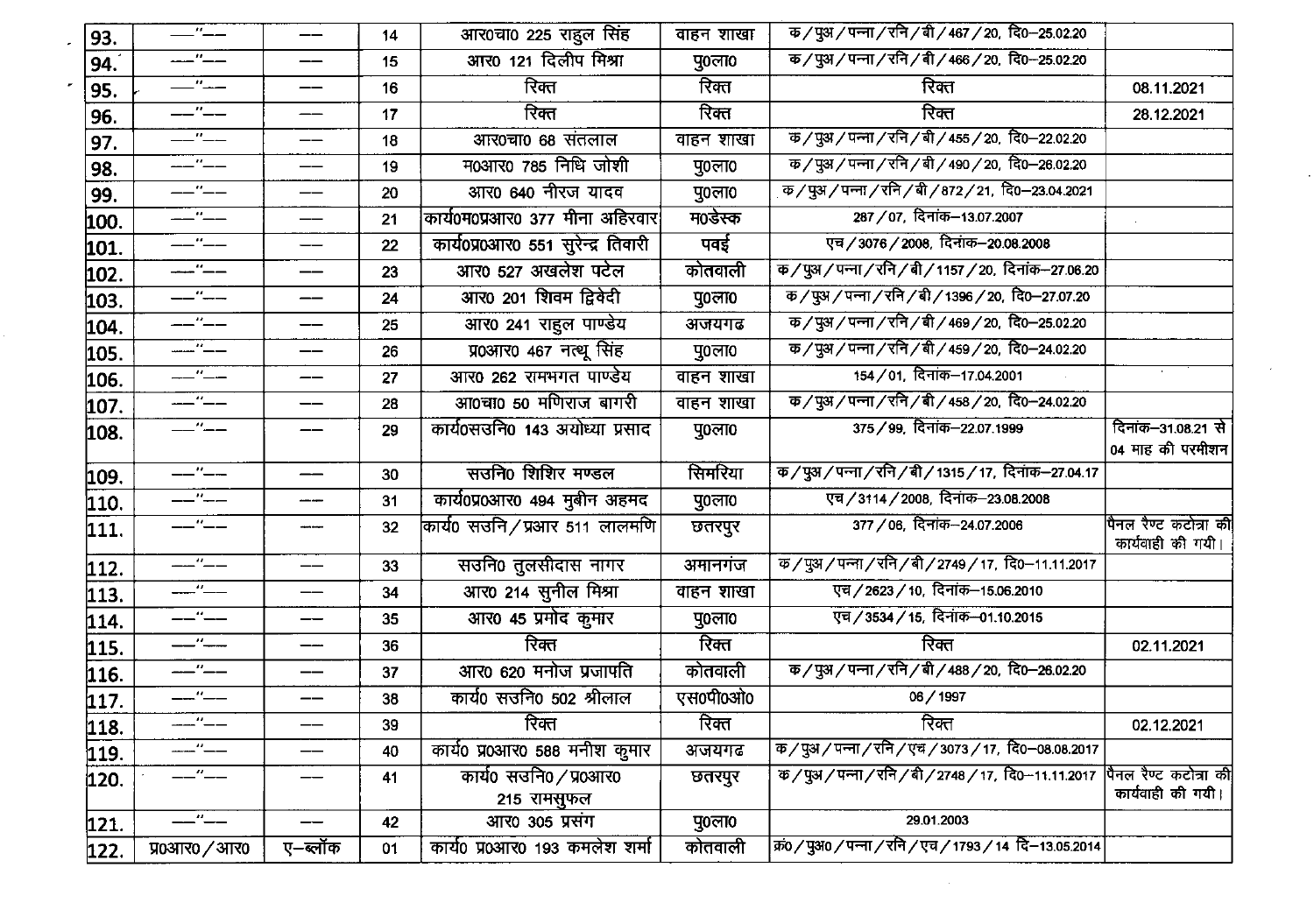| 123. | $--$ " $--$                                                                                                                  | $\qquad \qquad \textbf{---} \qquad \qquad$                                                   | 02              | आर0 168 आशीष अवस्थी               | सलेहा         | क / पुअ / पन्ना / एसी / एच / 3534 / 15) दि–01.10.2015             |                   |
|------|------------------------------------------------------------------------------------------------------------------------------|----------------------------------------------------------------------------------------------|-----------------|-----------------------------------|---------------|-------------------------------------------------------------------|-------------------|
| 124. | —"—                                                                                                                          | ——                                                                                           | 03              | बाल0आर 52/01 रामांश चौरसिया       | पु0ला0        | क्रं0 / पुअ0 / पन्ना / रनि / बी / 934 / 21 दि-27.04.2021          |                   |
| 125. | ——"——                                                                                                                        |                                                                                              | 04              | कार्य0प्र0आर0 134 जयपाल सिंह      | अजाक          | कं0 / पुअ0 / पन्ना / रनि / एच / 1793 / 14 दि-13.05.2014           |                   |
| 126. | <b></b><br>                                                                                                                  |                                                                                              | 05              | प्रआर0 317 महेश तिवारी            | देवेन्द्रनगर  | कं0 / पुअ0 / पन्ना / रनि / एच / 1793 / 14 दि–13.05.2014           |                   |
| 127. | $-$ " $-$                                                                                                                    | ——                                                                                           | 06              | कार्य0प्र0आर0 150 रामपाल          | कोतवाली       | कं0 / पुअ0 / पन्ना / रनि / एच / 1793 / 14 दि-13.05.2014           |                   |
| 128. | ----"---                                                                                                                     | ——                                                                                           | 07              | आर0 270 जयहिन्द                   | पु $0$ ला $0$ | कं0 / पुअ0 / पन्ना / रनि / एच / 1793 / 14 दि-13.05.2014           |                   |
| 129. | $-- - -$                                                                                                                     | ——                                                                                           | 80              | कार्य0प्र0आर0 163 वहीद खान        | पु0ला0        | क0 / पुअ0 / पन्ना / रनि / एच / 1793 / 14 दि-13.05.2014            |                   |
| 130. |                                                                                                                              |                                                                                              | 09              | प्र0आर0 235 पुष्पराज              | देवेन्द्रनगर  | क / पुअ / पन्ना / एसी / एच / 3534 / 15) दि–01.10.2015             |                   |
| 131. | $-$ " $-$                                                                                                                    | --                                                                                           | 10              | कार्य0प्र0आर0 सरबजीत बागरी        | डीएसबी        | क / पुअ / पन्ना / रनि / बी / 489 / 20, दि0–26.02.20               |                   |
| 132. | $--$ " $--$                                                                                                                  |                                                                                              | 11              | रिक्त                             | रिक्त         | रिक्त                                                             | 13.07.2021        |
| 133. | --"--                                                                                                                        |                                                                                              | 12              | कार्य0प्र0आर0 461 हरप्रसाद आर्य   |               | म0प्रकोष्ट पन्ना क्र0/पुअ0/पन्ना/रनि/एच/1793/14 दि-13.05.2014     |                   |
| 134. | $\frac{1}{20}$ yo $\frac{1}{20}$ yo $\frac{1}{20}$ yo $\frac{1}{20}$                                                         | बी–ब्लॉक                                                                                     | 01              | म0आर0 583 उर्मिला                 | कोतवाली       | क्र0 / पुअ0 / पन्ना / रनि / एच / 1793 / 14 दि-13.05.2014          |                   |
| 135. | $-$ " $-$                                                                                                                    | $\hspace{1.0cm}\rule{1.5cm}{0.15cm}\hspace{1.0cm}\rule{1.5cm}{0.15cm}\hspace{1.0cm}\epsilon$ | 02              | प्र0आर0 44 विकम सिंह              | कोतवाली       | क0/पुअ0/पन्ना/रनि/एच/1793/14 दि-13.05.2014                        |                   |
| 136. | $\overline{\phantom{a}}$ $\overline{\phantom{a}}$                                                                            | $\hspace{0.05cm}$                                                                            | 03              | म0प्र0आर0 373 तारादेवी            | पु0ला0        | क0 / पुअ0 / पन्ना / रनि / एच / 1793 / 14 दि-13.05.2014            |                   |
| 137. | $-$ " $-$                                                                                                                    |                                                                                              | 04              | कार्य0प्र0आर0 433 अंजनी प्रसाद    | देवेन्द्रनगर  | क0 / पुअ0 / पन्ना / रनि / एच / 1793 / 14 दि–13.05.2014            |                   |
| 138. | $-- - -$                                                                                                                     |                                                                                              | 05              | कार्य0प्र0आर0 81 कमलेश सिंह       | देवेन्द्रनगर  | क्रं0 / पुअ0 / पन्ना / रनि / एच / 1793 / 14 दि-13.05.2014         |                   |
| 139. | -- "---                                                                                                                      | ——                                                                                           | 06              | कार्य0प्र0आर0 503 परमलाल          | पु0ला0        | कं0 / पुअ0 / पन्ना / रनि / एच / 1793 / 14 दि-13.05.2014           |                   |
| 140. | $-$ " $-$                                                                                                                    |                                                                                              | 07              | सउनि0/प्र0आर0 123 सूरज सिंह       | छतरपुर        | कं0/पुअ0/पन्ना/रनि/एच/1793/14 दि–13.05.2014 पैनल रैण्ट कटोत्रा की | कार्यवाही की गयी। |
| 141. | $--$ " $--$                                                                                                                  | ——                                                                                           | 08              | आर0 155 बृजगोपाल                  | वाहन शाखा     | कं0 / पुअ0 / पन्ना / रनि / एच / 1793 / 14 दि-13.05.2014           |                   |
| 142. | $-$ " $-$                                                                                                                    |                                                                                              | 09              | प्र0आार0रे0 युधिष्ठर प्रसाद       | रे0 कार्या0   | क / पुअ / पन्ना / एसी / एच / 3534 / 15  दि–01.10.2015             |                   |
| 143. | --"--                                                                                                                        | ——                                                                                           | 10 <sub>1</sub> | प्रआर0 431 जीतसिंह                | पु0ला0        | क / पुअ / पन्ना / एसी / एच / 3534 / 15  दि–01.10.2015             |                   |
| 144. | $--$ " $--$                                                                                                                  | -------                                                                                      | 11              | सउनि० कृष्णकांत                   | रेडियों       | क्रं0 / पुअ0 / पन्ना / रनि / एच / 1793 / 14 दि-13.05.2014         |                   |
| 145. | $-$ " $-$                                                                                                                    |                                                                                              | 12 <sub>2</sub> | आर0 244 शिवलाल जाटव               | पु०ला         | कं0 / पुअ0 / पन्ना / रनि / एच / 1793 / 14 दि-13.05.2014           |                   |
| 146. | प्र०आर० / आर०                                                                                                                | सी–ब्लॉक                                                                                     | 01              | कार्य0प्र0आर0 260 अशोक बागरी      | बृजपुर        | क्र0 / पुअ0 / पन्ना / रनि / एच / 1793 / 14 दि-13.05.2014          |                   |
| 147. | $--$ " $--$                                                                                                                  |                                                                                              | 02              | प्र0आर0 363 विमलेश                | सिविल लाइन    | किं0 / पुअ0 / पन्ना / रनि / एच / 1793 / 14) दि–13.05.2014         |                   |
| 148. | $--$ " $--$                                                                                                                  |                                                                                              | 03              | आर0 253 आशीष यादव                 | पु0ला0        | कं0 / पुअ0 / पन्ना / रनि / एच / 1793 / 14 दि-13.05.2014           |                   |
| 149. | $\overline{\phantom{a}}$ $\overline{\phantom{a}}$ $\overline{\phantom{a}}$ $\overline{\phantom{a}}$ $\overline{\phantom{a}}$ |                                                                                              | 04              | कार्य0प्र0आर0 470 बृजेश कुमार     | पु0ला0        | कं0 / पुअ0 / पन्ना / रनि / एच / 1793 / 14 दि–13.05.2014           |                   |
| 150. | ——"——                                                                                                                        |                                                                                              | 05              | कार्य0प्र0आर0 316 राघवेन्द्र सिंह | अजाक          | क्र0 / पुअ0 / पन्ना / रनि / एच / 1793 / 14 दि-13.05.2014          |                   |
| 151. | —"——                                                                                                                         |                                                                                              | 06              | आर0 453 महेन्द्र कुमार            | पु0ला0        | क / पुअ / पन्ना / एसी / एच / 3534 / 15  दि–01.10.2015             |                   |
| 152. | ——"——                                                                                                                        |                                                                                              | 07              | म0प्र0आर0 364 साधना सोनी          | पु०ला०        | कं0 / पुअ0 / पन्ना / रनि / एच / 1793 / 14 दि–13.05.2014           |                   |
| 153. | —— <i>"</i> ——                                                                                                               |                                                                                              | 08              | कार्य0प्र0आर0 107 ज्ञान सिंह      | यातायात       | क्रं0 / पुअ0 / पन्ना / रनि / एच / 1793 / 14 दि-13.05.2014         |                   |
| 154. | $-$ " $-$                                                                                                                    |                                                                                              | 09              | कार्य0प्र0आर0 120 सुनील कुमार     | सिविल लाइन    | क0 / पुअ0 / पन्ना / रनि / एच / 1793 / 14 दि-13.05.2014            |                   |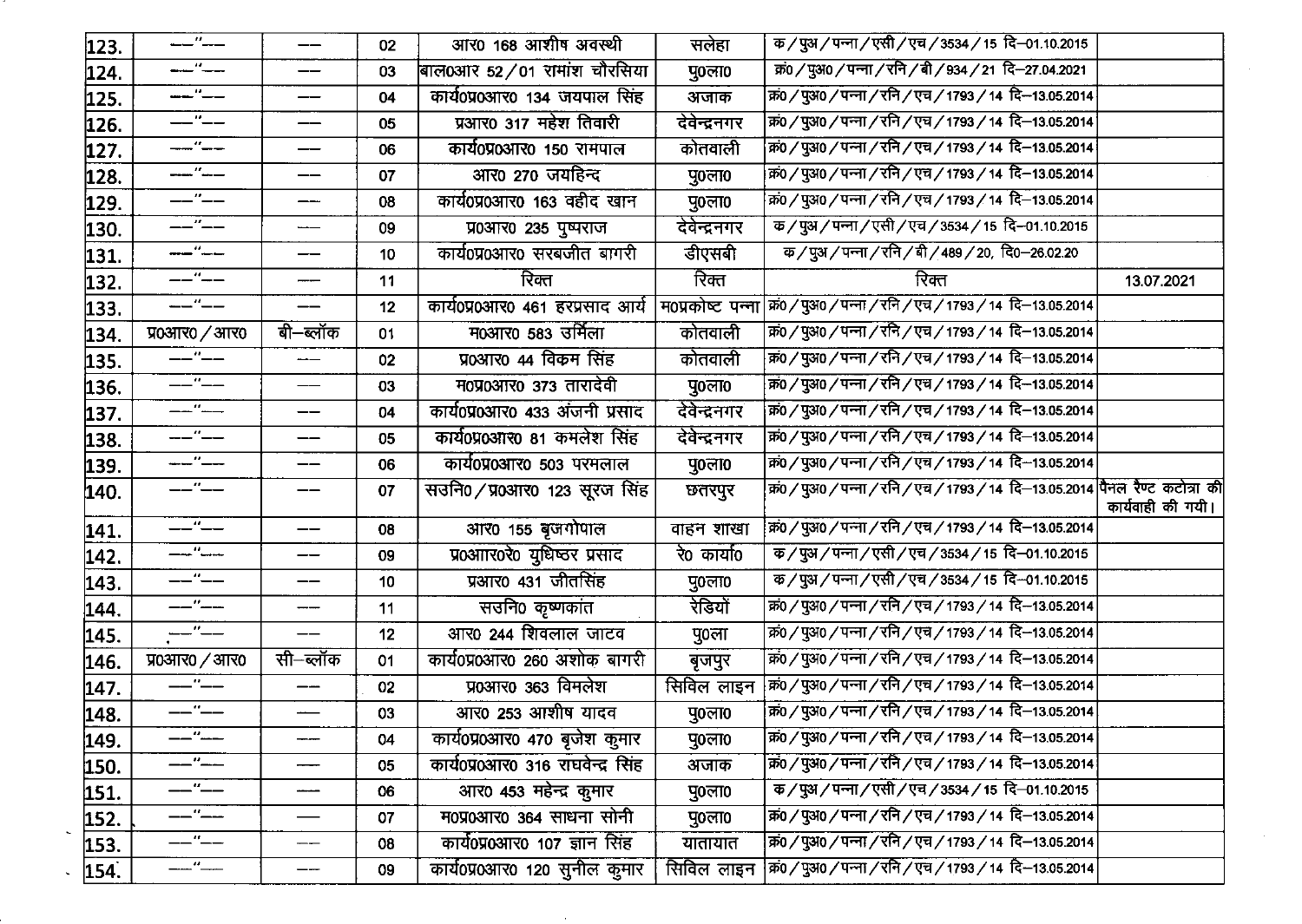| 155. |                                                   | ——       | 10              | कार्य0म0प्र0आर0 452 राजकुवर      | कोतवाली                        | क्र0/पुअ0/पन्ना/रनि/एच/1793/14 दि-13.05.2014                                                                                                                                                                                                                                                                        |                                            |
|------|---------------------------------------------------|----------|-----------------|----------------------------------|--------------------------------|---------------------------------------------------------------------------------------------------------------------------------------------------------------------------------------------------------------------------------------------------------------------------------------------------------------------|--------------------------------------------|
| 156. | ---"--                                            | ——       | 11              | आर0 195 गजेन्द्र बेन             | पु $0$ ला $0$                  | क0 / पुअ0 / पन्ना / रनि / एच / 1793 / 14 दि-13.05.2014                                                                                                                                                                                                                                                              |                                            |
| 157. | __"__                                             | ——       | 12              | आर0 550 शिवप्रताप सिंह           | पु0ला0                         | क्र0/पुअ0/पन्ना/रनि/बी/1443/17 दि-08.05.2017                                                                                                                                                                                                                                                                        |                                            |
| 158. | प्र $0.3170$ / आर $0$                             | डी–ब्लॉक | 01              | रिक्त                            | रिक्त                          | रिक्त                                                                                                                                                                                                                                                                                                               | 02.09.2021                                 |
| 159. | $-1$ $-$                                          |          | 02              | सउनि० ०४ प्राण सिंह              | चौकी हाइवे सकरिया              | क0 / पुअ0 / पन्ना / रनि / एच / 1793 / 14  दि–13.05.2014                                                                                                                                                                                                                                                             |                                            |
| 160. | ——"——                                             |          | 03              | म0आर0 गीता चौधरी                 | एस0पी0ओ                        | कं0 / पुअ0 / पन्ना / एसी / एच / 1258-ए / 17 दि-4.04.17                                                                                                                                                                                                                                                              |                                            |
| 161. | ——"——                                             | ——       | 04              | कार्य0म0प्र0आर 439 कल्पना बागरी  | गुनौर                          | कं0 / पुअ0 / पन्ना / रनि / एच / 1793 / 14 दि-13.05.2014                                                                                                                                                                                                                                                             |                                            |
| 162. | ——"——                                             | $-$      | 05              | आर0 507 वीरन लाल                 | कोतवाली                        | $\frac{1}{4}$ $\frac{1}{4}$ $\frac{1}{4}$ $\frac{1}{4}$ $\frac{1}{4}$ $\frac{1}{4}$ $\frac{1}{4}$ $\frac{1}{4}$ $\frac{1}{4}$ $\frac{1}{4}$ $\frac{1}{4}$ $\frac{1}{4}$ $\frac{1}{4}$ $\frac{1}{4}$ $\frac{1}{4}$ $\frac{1}{4}$ $\frac{1}{4}$ $\frac{1}{4}$ $\frac{1}{4}$ $\frac{1}{4}$ $\frac{1}{4}$ $\frac{1}{4}$ |                                            |
| 163. | ——"——                                             | ——       | 06              | कार्य0सउनि0 327 बुद्धीलाल        | चौकी सिविल लाइन                | क / पुअ / पन्ना / एसी / एच / 3534 / 15 दि–01.10.2015                                                                                                                                                                                                                                                                |                                            |
| 164. | ——"——                                             |          | 07              | कार्य0सउनि० /प्र०आर०             | छतरपुर                         | क / पुअ / पन्ना / एसी / एच / 3534 / 15 दि–01.10.2015                                                                                                                                                                                                                                                                | पैनल रैण्ट कटोत्रा की                      |
|      |                                                   |          |                 | 335 राजकूमार                     |                                |                                                                                                                                                                                                                                                                                                                     | कार्यवाही की गयी।                          |
| 165. | __"__                                             | ——       | 08              | प्र0आर0 14 वीर सिंह              | पु०ला                          | कं0 / पुअ0 / पन्ना / रनि / बी / 2748 / 17 दि-11.11.17                                                                                                                                                                                                                                                               |                                            |
| 166. | ——"——                                             |          | 09              | आर0 646 अरविन्द्र सिंह           | अजाक                           | क0 / पुअ0 / पन्ना / रनि / बी / 400 / 18 दि-24.02.2018                                                                                                                                                                                                                                                               |                                            |
| 167. |                                                   |          | 10 <sub>1</sub> | कार्य0प्र0आर0 104 रामकुमार       | पुoलाo                         | क / पुअ / पन्ना / एसी / एच / 3534 / 15 दि–01.10.2015                                                                                                                                                                                                                                                                |                                            |
| 168. | --"--                                             |          | 11              | सउनि0/प्रआर0 278 अशोक शर्मा      | छतरपुर                         | क0 / पुअ0 / पन्ना / रनि / बी / 1315 / 17 दि–27.04.17                                                                                                                                                                                                                                                                | पिनल रैण्ट कटोत्रा की<br>कार्यवाही की गयी। |
| 169. | ——"——                                             | ----     | 12              | एन0जी0ओ0 मेस संचालित             | $\qquad \qquad \longleftarrow$ | 02.06.2018 से संचालित                                                                                                                                                                                                                                                                                               |                                            |
| 170. | प्र0आर0 / आर0                                     | ई–ब्लॉक  | 01              | कार्य0प्र0आर0 94 नितिन मिश्रा    | कोतवाली                        | क0/पुअ0/पन्ना/र0नि0/बी/1471/18 दि-02.07.                                                                                                                                                                                                                                                                            |                                            |
|      |                                                   |          |                 |                                  |                                | 2018                                                                                                                                                                                                                                                                                                                |                                            |
| 171. | $\overline{\phantom{a}}$ $\overline{\phantom{a}}$ | ---      | 02              | आर0 586 राकेश सिंह               | पु0ला0                         | क0 / पुअ0 / पन्ना / एसी / एच / 3534 / 15) दि–01.10.2015                                                                                                                                                                                                                                                             |                                            |
| 172. | ——"——                                             | ——       | 03              | आर0 284 रघुराज धुर्वे            | पु०ला०                         | क्र0 / पुअ0 / पन्ना / एसी / एच / 3534 / 15  दि–01.10.2015                                                                                                                                                                                                                                                           |                                            |
| 173. | ——"——                                             | ——       | 04              | आर0रे0 अनूप पाण्डेय              | रेडियों                        | क0 / पुअ0 / पन्ना / एसी / एच / 3534 / 15  दि–01.10.2015                                                                                                                                                                                                                                                             |                                            |
| 174. | $-$ " $-$                                         | ——       | 05              | कार्य0प्र0आर0 589 नीरज रैकवार    | सीसीटीव्हो0                    | क0/पुअ0/पन्ना/एसी/एच/3534/15 दि-01.10.2015                                                                                                                                                                                                                                                                          |                                            |
| 175. | $-$ " $-$                                         | -----    | 06              | कार्य0प्र0आर0 199 मयंक यादव      | पु0ला0                         | क0 / पुअ0 / पन्ना / एसी / एच / 3534 / 15 दि–01.10.2015                                                                                                                                                                                                                                                              |                                            |
| 176. | ——"——                                             | ——       | 07              | कार्य0प्र0आर0 541 मनीष कश्यप     | पु०ला०                         | क0 / पुअ0 / पन्ना / एसी / एच / 3534 / 15  दि–01.10.2015                                                                                                                                                                                                                                                             |                                            |
| 177. | ——"——                                             |          | 08              | प्र0आर0 529 राकेश शर्मा          | यातायात                        | कं0 / पुअ0 / पन्ना / र0निरी / बी / 1315 / 17 दि–27.04.17 दिनांक–21.06.2021 से                                                                                                                                                                                                                                       | 04 माह की परमीशन                           |
| 178. | -"--                                              |          | 09              | आर0 370 शिवम शर्मा               |                                | अनु0अधि0 गुनौर   क्र0/पुअ0/पन्ना/रनि0/बी/549/19 दि-09.03.2019                                                                                                                                                                                                                                                       |                                            |
| 179. | ——"——                                             | ——       | 10              | सउनि0 / प्र0आर0 182 कल्लूराम     | छतरपुर                         | कि0/पुअ0/पन्ना/एसी/एच/3534/15 दि–01.10.2015 पैनल रैण्ट कटोत्रा की                                                                                                                                                                                                                                                   | कार्यवाही की गयी।                          |
| 180. |                                                   | ---      | 11              | प्रआर0 रे0 377 रजोला गौतम        | रेडियो                         | क0 / पुअ0 / पन्ना / एसी / एच / 3534 / 15 दि-01.10.2015                                                                                                                                                                                                                                                              |                                            |
| 181. | ——"——                                             |          | 12              | सिउनि0 /प्र0आर0 539 सुभाष चन्द्र | छतरपुर                         | क्रि0/पुअ0/पन्ना/एसी/एच/3534/15 दि–01.10.2015 पैनल रैण्ट कटोत्रा की                                                                                                                                                                                                                                                 | कार्यवाही की गयी।                          |
| 182. | प्र0आर0 / आर0                                     | एफ–ब्लॉक | 01              | आर0 348 प्रहलाद कुमार            | पु0ला0                         | क0 / पुअ0 / पन्ना / एसी / एच / 3534 / 15 दि–01.10.2015                                                                                                                                                                                                                                                              |                                            |
| 183. | —"—                                               | ——       | 02              | आर0 432 दिलीप कुमार              | यातायात                        | क0 / पुअ0 / पन्ना / एसी / एच / 3534 / 15 दि–01.10.2015                                                                                                                                                                                                                                                              |                                            |
|      |                                                   |          |                 |                                  |                                |                                                                                                                                                                                                                                                                                                                     |                                            |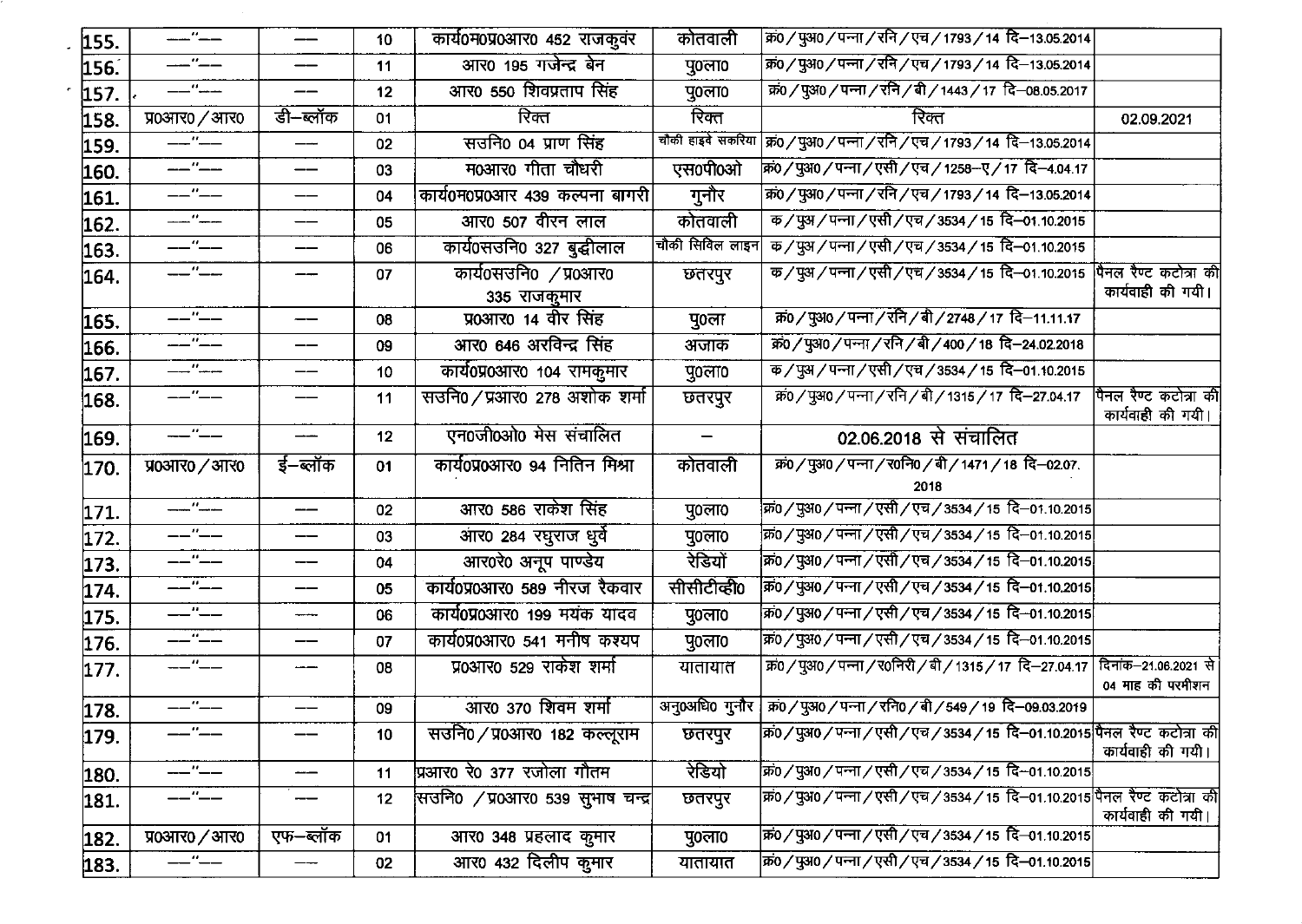| 184. | —"——                 | -----           | 03              | आर0 रे0 390 प्यारेलाल            | रेडियों      | क्रि0 / पुअ0 / पन्ना / एसी / एच / 3534 / 15  दि–01.10.2015       |            |
|------|----------------------|-----------------|-----------------|----------------------------------|--------------|------------------------------------------------------------------|------------|
| 185. | $ -$                 | ——              | 04              | कार्य0प्र0आर0 188 प्रदीप गर्ग    | पु०ला०       | क0 / पुअ / पन्ना / रनि / बी / 1407 / 19 दिनांक-18.06.19          |            |
| 186. |                      | ---             | 05              | प्र0आर0 248 शिवमोहन              | पु०ला०       | कं0 / पुअ0 / पन्ना / एसी / एच / 3534 / 15) दि–01.10.2015         |            |
| 187. | $-$ " $-$            |                 | 06              | आर0 चा0 अंकूर कन्नोजिया          | डीसीबी       | क0 / पुअ0 / पन्ना / एसी / एच / 3534 / 15  दि–01.10.2015          |            |
| 188. | ——"——                | ——              | 07              | कार्य0प्र0आर0 39 आजम खान         | पु०ला०       | क्र0 / पुअ0 / पन्ना / एसी / एच / 3534 / 15  दि–01.10.2015        |            |
| 189. | ——"——                | ——              | 08              | म0आर0 481 अनुराधा सेन            | पवई          | क्रं0 / पुअ0 / पन्ना / रनि / बी / 1443 / 17 दि-08.05.2017        |            |
|      |                      |                 |                 |                                  |              |                                                                  |            |
|      | $-$ " $-$            | ------          | 10              | कार्य0प्र0आर0 303 कमलेश्वर सिंह  | पु0ला0       | क्रं0 / पुअ0 / पन्ना / रनि / बी / 1472 / 18 दि-03.07.2018        |            |
| 191. | ——"——                | ——              | 11              | आर0 160 शशिकांत                  | शाहनगर       | क्रि0 / पुअ0 / पन्ना / एसी / एच / 3534 / 15  दि–01.10.2015       |            |
| 192. | ——"——                |                 |                 | आर0 374/01 आर्यन्स वर्मा         |              | क्र0 / पुअ0 / पन्ना / रनि / बी / 329 / 18 दि–14.02.2018          |            |
| 193. |                      | ---<br>जी–ब्लॉक | 12              | आर0 442 संजय तिवारी              | पु०ला०       | क0 / पुअ0 / पन्ना / एसी / एच / 3534 / 15  दि–01.10.2015          |            |
| 194. | प्र0आर0 / आर0<br>—"— |                 | 01              |                                  | पु०ला        | क्र0 / पुअ0 / पन्ना / रनि / बी / 1471 / 18 दि–02.07.2018         |            |
| 195. | $---$ " $---$        | ——              | 02              | आर0 504 हरिओम यादव               | पु0ला0       | क्रि0 / पुअ0 / पन्ना / एसी / एच / 4590 / 15 दि–03.12.2015        |            |
| 196. |                      | ---             | 03              | प्र0आर0 561 रामदास               | वाहन शाखा    |                                                                  |            |
| 197. | __ <i>"__</i> _      |                 | 03              | आर0 399 नागेन्द्र नाथ            | अजाक         | क / पुअ / पन्ना / रनि / बी / 1166 / 20,  दि0–29.06.20            |            |
| 198. | ___"___              |                 | 05              | कार्य0प्र0आर0 491 प्रदीप खरे     | अजाक         | क0 / पुअ0 / पन्ना / एसी / एच / 3534 / 15) दि–01.10.2015          |            |
| 199. |                      | ---             | 06              | रिक्त                            | रिक्त        | रिक्त                                                            | 05.08.2021 |
| 200. | ——"-----             |                 | 07              | आर0 76 उपेन्द्र                  | पु0ला0       | क0 / पुअ0 / पन्ना / एसी / एच / 3534 / 15 दि-01.10.2015           |            |
| 201. | --"--                | ——              | 08              | कार्य0प्र0आर0 500 प्रमोद कुमार   | सलेहा        | क0 / पुअ0 / पन्ना / एसी / एच / 3534 / 15  दि–01.10.2015          |            |
| 202. | ——"——                | ----            | 09              | म0आर0 73 सृष्टि तिवारी           | कोतवाली      | क0/पुअ0/पन्ना/रनि/एच/3073/17 दि-08.08.2017                       |            |
| 203. | --''--               | ——              | 10              | आर0 96 विष्णुदत्त                | वाहन शाखा    | किं0 / पुअ0 / पन्ना / एसी / एच / 3534 / 15  दि–01.10.2015        |            |
| 204. | ——"——                | ——              | 11              | आर0 119 खेमचन्द्र                | अजयगढ        | क्रि0 / पुअ0 / पन्ना / एसी / एच / 3534 / 15) दि–01.10.2015       |            |
| 205. | --''--               | ——              | 12              | आर0 360 कुलदीप शुक्ला            | सीसीटीव्ही   | कं0 / पुअ0 / पन्ना / रनि / बी / 1528 / 20 दि–14.08.2020          |            |
| 206. | प्र0आर0 / आर0        | एच–ब्लॉक        | 01              | आर0 516 भैयालाल                  | वाहन शाखा    | क0 / पुअ0 / पन्ना / एसी / एच / 3534 / 15 दि-01.10.2015           |            |
| 207. | $-$ "                |                 | 02              | रिक्त                            | रिक्त        | रिक्त                                                            | 05.01.2022 |
| 208. | _"___                |                 | 03              | कार्य0प्र0 आर0 495 विनोद         | पु०ला०       | क0 / पुअ0 / पन्ना / एसी / एच / 3534 / 15 दि–01.10.2015           |            |
| 209. | $-$ " $-$            | ——              | 04              | कार्य0प्र0आर0 196 जीतेन्द्र यादव | अजाक         | क0 / पुअ0 / पन्ना / रनि / बी / 838 / 18 दि-25.04.2018            |            |
| 210. |                      | ——              | 05              | आर0 581 सलीम                     | पवई          | क्रं0 / पुअ0 / पन्ना / एसी / एच / 3534 / 15  दि–01.10.2015       |            |
| 211. | ——"——                | ——              | 06              | कार्य0प्र0आर0 264 भान सिंह       | पु०ला०       | क0 / पुअ0 / पन्ना / एसी / एच / 3534 / 15  दि–01.10.2015          |            |
| 212. | ——"——                | ——              | 07              | कार्य0प्र0आर0 137 धमेन्द्र कुमार | पु०ला०       | क0 / पुअ0 / पन्ना / एसी / एच / 3534 / 15) दि–01.10.2015          |            |
| 213. | $-$ " $-$            | $-$             | 08              | कार्य0प्र0आर0 344 मकबूल अली      | कन्ट्रोल रूम | क0 / पुअ0 / पन्ना / एसी / एच / 3534 / 15 दि–01.10.2015           |            |
| 214. | ----"---             | ——              | 09              | सउनि/प्रआर0 333 अशोक लकडा        | पु०ला०       | क0 / पुअ0 / पन्ना / एसी / एच / 3534 / 15 दि–01.10.2015           |            |
| 215. | —"——                 | ——              | 10 <sub>1</sub> | कार्य0सउनि0 / प्र०आर०            | छतरपुर       | क0/पुअ0/पन्ना/एसी/एच/3534/15 दि–01.10.2015 पैनल रैण्ट कटोत्रा की |            |